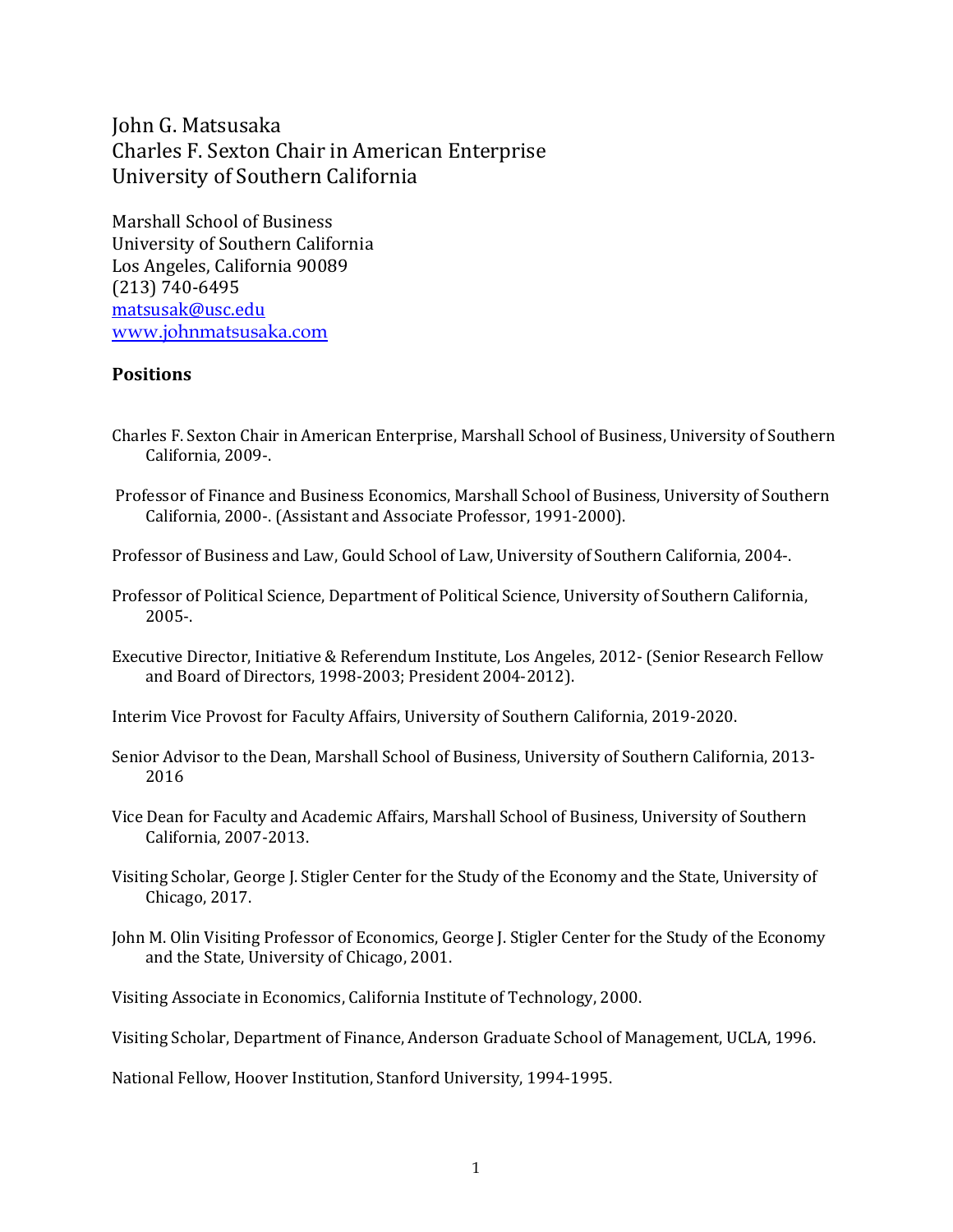Lecturer, Department of Economics, University of Chicago, 1987-1989.

## **Education**

Ph.D., M.A. Economics, University of Chicago, 1991.

B.A. Economics (magna cum laude), University of Washington, 1985.

## **Books**

*For the Many or the Few: The Initiative, Public Policy, and American Democracy*, University of Chicago Press, 2004. (Reviewed in Election Law Journal, Journal of Politics, Perspectives on Politics, Political Science Quarterly, Public Choice, Public Opinion Quarterly.)

*Let the People Rule: How Direct Democracy Can Meet the Populist Challenge*, Princeton University Press, 2020.

## **Articles – Corporate Finance, Governance, and Organization**

- "Target Profits and Managerial Discipline during the Conglomerate Merger Wave," *Journal of Industrial Economics*, June 1993, 41, 179-189.
- "Takeover Motives during the Conglomerate Merger Wave," *RAND Journal of Economics*, Autumn 1993, 24, 357-379.
	- Reprinted in *Corporate Restructuring: The International Library of Critical Writings in Financial Economics*, edited by John J. McConnell and David J. Denis, Edward Elgar, 2005.
- "Did Tough Antitrust Enforcement Cause the Diversification of American Corporations?," *Journal of Financial and Quantitative Analysis*, June 1996, 31, 283-294.
- "Corporate Diversification, Value Maximization, and Organizational Capabilities," *Journal of Business*, July 2001, 74, 409-431.
	- Awarded Merton Miller Prize for "most significant" paper in *JB* in 2001.
	- Featured in *MIT Sloan Management Review*, Winter 2002.
- "Internal Capital Markets and Corporate Refocusing," with Vikram Nanda, *Journal of Financial Intermediation*, April 2002, 11, 176-211.

"Decision Processes, Agency Problems, and Information: An Economic Analysis of Capital Budgeting Procedures," with Anthony M. Marino, *Review of Financial Studies*, Spring 2005, 18(1), 301-325.

"M&A in the U.S.A.: Lessons from the Last 100 Years," in *Institutional and Policy Reforms to Enhance Corporate Efficiency in Korea*, edited by Lee-Jay Cho, Somi Seong, and Sang-Hyop Lee, Seoul: Korea Development Institute, 2007.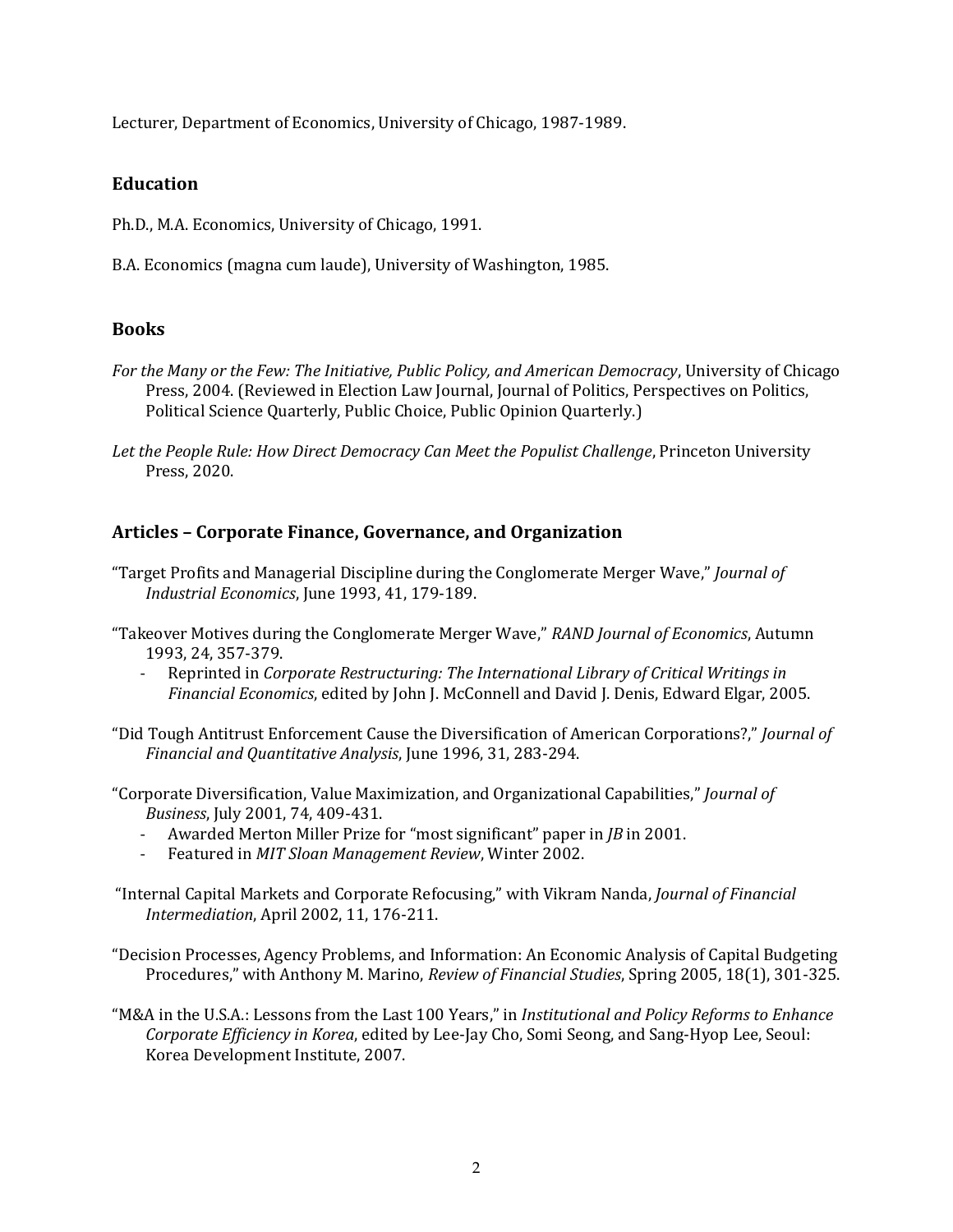- "When Are Outside Directors Effective?," with Ran Duchin and Oguzhan Ozbas, *Journal of Financial Economics*, May 2010, 92(2), 195-214.
- "50+ Years of Diversification Announcements," with Mehmet E. Akbulut, *The Financial Review*, May 2010, 45(2), 231-282.
- "Disobedience and Authority," with Anthony M. Marino and Jan Zabojnik, *Journal of Law, Economics, and Organization*, December 2010, 26(3), 427-459.
- "A Theory of Shareholder Approval and Proposal Rights," with Oguzhan Ozbas, *Journal of Law, Economics, and Organization*, May 2017, Vol. 3(2), 377-341.
- "Opportunistic Proposals by Union Shareholders," with Oguzhan Ozbas and Irene Yi, *Review of Financial Studies*, August 2019, Vol. 32(8), 3215-3265.
- "Can Shareholder Proposals Hurt Shareholders? Evidence from SEC No-Action Letter Decisions," with Oguzhan Ozbas and Irene Yi, *Journal of Law and Economics*, forthcoming.

## **Articles – Political Economy**

"Economics of Direct Legislation," *Quarterly Journal of Economics*, May 1992, 107, 541-571.

- "Election Closeness and Voter Turnout: Evidence from California Ballot Propositions," *Public Choice*, August 1993, 76, 313-334.
- "The Downsian Voter Meets the Ecological Fallacy," with Filip Palda, *Public Choice*, December 1993, 77, 855-878.
- "Fiscal Effects of the Voter Initiative: Evidence from the Last 30 Years," *Journal of Political Economy*, June 1995, 103, 587-623.
- "Explaining Voter Turnout Patterns: An Information Theory," *Public Choice*, July 1995, 84, 91-117.
- "Systematic Deviations from Constituent Interests: The Role of Legislative Structure and Political Parties in the States," with Thomas W. Gilligan, *Economic Inquiry*, July 1995, 33, 383-401.
- "The Economic Approach to Democracy," *The New Economics of Human Behavior,* edited by Mariano Tommasi and Kathryn Ierulli, Cambridge University Press, 1995.
- "Demand for Environmental Goods: Evidence from Voting Patterns on California Initiatives," with Matthew E. Kahn, *Journal of Law and Economics*, April 1997, 40, 137-173.
- "Voter Turnout: How Much Can We Explain?," with Filip Palda, *Public Choice*, March 1999, 98, 431- 446.
- "Structural Constraints on Partisan Bias under the Efficient Gerrymander," with Thomas W. Gilligan, *Public Choice*, July 1999, 100, 65-84.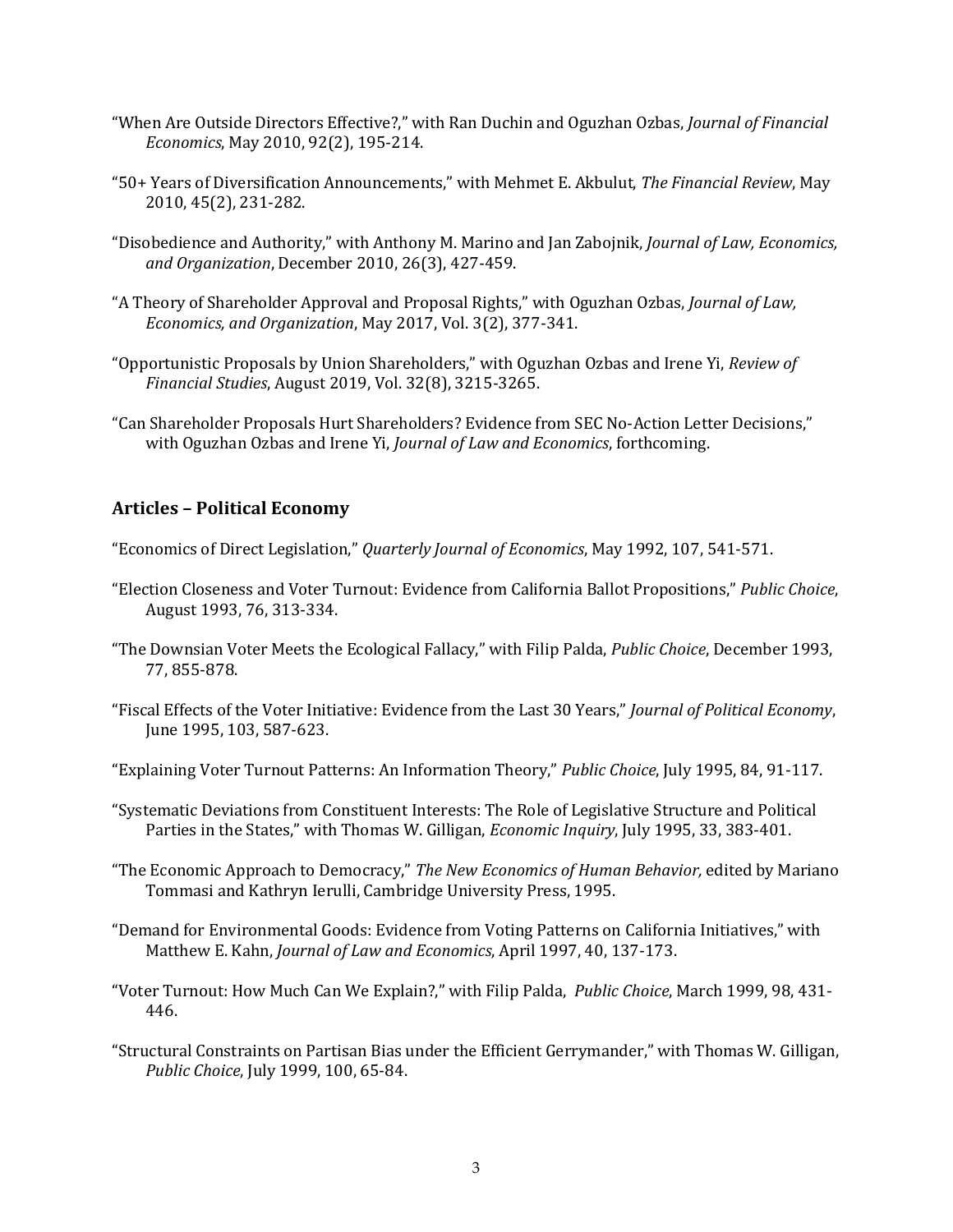- "Fiscal Effects of the Voter Initiative in the First Half of the Twentieth Century," *Journal of Law and Economics*, October 2000, 43, 619-650.
- "Fiscal Policy, Legislature Size, and Political Parties: Evidence from the First Half of the Twentieth Century," with Thomas W. Gilligan, *National Tax Journal*, March 2001, 54, 57-82.
- "Political Resource Allocation: Benefits and Costs of Voter Initiatives," with Nolan M. McCarty, *Journal of Law, Economics, and Organization*, October 2001, 17, 413-448.
- "Problems with a Methodology Used to Test the Responsiveness of Policy to Public Opinion in Initiative States," *Journal of Politics*, November 2001, 63, 1250-1256.
- "Budget Referendums and Government Spending: Evidence from Swiss Cantons," with Lars P. Feld, *Journal of Public Economics*, December 2003, 87, 2703-2724.

"Subversion of the Many by the Few: Some Scientific Evidence on the Initiative Process," *Journal of Contemporary Legal Issues*, 2004, 13(2), 511-530.

"Direct Democracy: New Approaches to Old Questions," with Arthur Lupia, *Annual Review of Political Science*, 2004, 7, 463-482.

- Selected Emerging Research Front paper by Thompson Scientific for April 2006, as "one of the most cited recent papers in the Social Sciences."

"Direct Democracy Works," *Journal of Economic Perspectives*, Spring 2005, 19(2), 185-206.

- "Direct Democracy and Fiscal Gridlock: Have Voter Initiatives Paralyzed the California Budget?," *State Politics and Policy Quarterly*, Fall 2005, 5(3), 248-264.
	- Updated version in *Book of the States*, 2010.
- "The Eclipse of Legislatures: Direct Democracy in the 21st Century," *Public Choice*, July 2005, 124(1- 2), 157-177.
- "The Endogeneity of the Initiative: A Comment on Marschall and Ruhil," *State Politics and Policy Quarterly*, Winter 2005, 5(4), 356-363.
- "Public Choice Principles of Redistricting," with Thomas W. Gilligan, *Public Choice*, December 2006, 129(3-4), 381-398.
- "Direct Democracy and Electoral Reform," in *The Marketplace of Democracy: Electoral Competition and American Politics*, edited by Michael P. McDonald and John Samples, Brookings Institution Press, 2006.
- "Direct Democracy and the Executive Branch," in *Direct Democracy's Impact on American Political Institutions*, edited by Shaun Bowler and Amihai Glazer, Palgrave Macmillan, 2008.
- "Direct Democracy and Public Employees," *American Economic Review*, December 2009, 99(5), 2227-2246.
- "Popular Control of Public Policy: An Empirical Approach," *Quarterly Journal of Political Science*, 2010, 5(2), 133-167.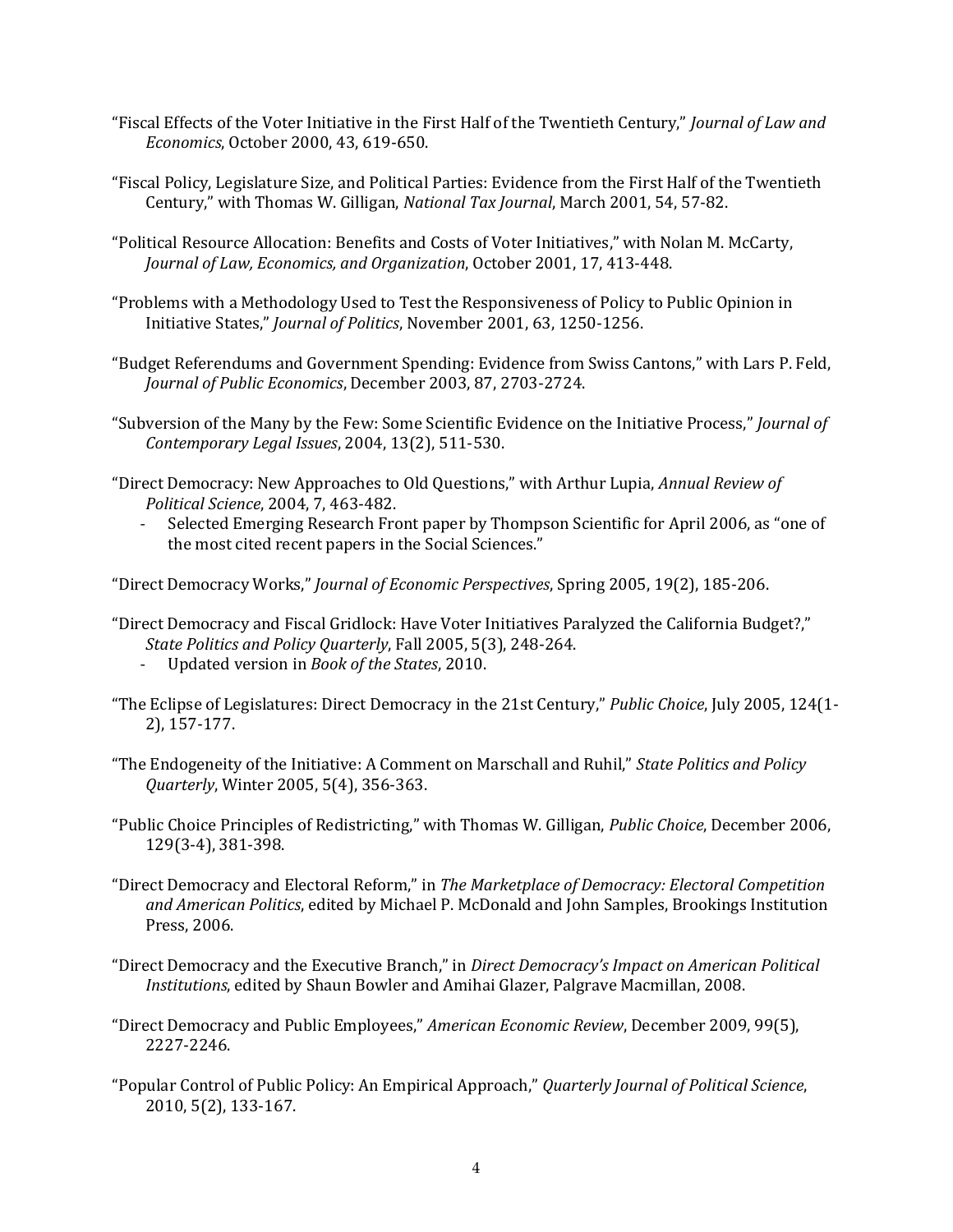- "Aggressive Enforcement of the Single Subject Rule," with Richard L. Hasen, *Election Law Journal: Rules, Politics, and Policy*, December 2010, 9(4), 399-419.
- "Disentangling the Direct and Indirect Effects of the Initiative Process," *Public Choice*, September 2014, 160(3-4), 345-366.
- "Ballot Order Effects in Direct Democracy Elections," *Public Choice*, June 2016, 167(3), 257-276. - Awarded Duncan Black Prize for best paper in *Public Choice* by a senior scholar in 2016.
- "Public Policy and the Initiative and Referendum: A Survey with Some New Evidence," *Public Choice*, January 2018, Vol. 174(1-2), 107-143.

## **Articles – Economic Growth and Development**

- "Consumer Confidence and Economic Fluctuations," with Argia M. Sbordone, *Economic Inquiry*, April 1995, 33, 296-318.
- "From Families to Formal Contracts: An Approach to Development," with Krishna B. Kumar, *Journal of Development Economics*, September 2009, 90(1), 106-119.

### **Book Reviews and Scholarly Commentary**

- *Strong Managers, Weak Owners: The Political Roots of American Corporate Finance*, by Mark J. Roe (Princeton University Press, 1994), in *The Independent Review*, Fall 1996, 1, 289-292.
- *The Populist Paradox: Interest Group Influence and the Promise of Direct Legislation*, by Elisabeth R. Gerber (Princeton University Press, 1999), in *Public Choice*, September 2000, 104, 394-397.
- *Voting the Agenda: Candidates, Elections, and Ballot Propositions*, by Stephen P. Nicholson (Princeton University Press, 2005), in *Journal of Politics*, February 2006, 68(1), 218-220.
- *The Coming Age of Direct Democracy: California's Recall and Beyond*, by Mark Baldassare and Cheryl Katz (Rowman & Littlefield Publishers, Inc., 2007), in *Political Science Quarterly*, Fall 2008, 123(3), 514-515.
- "Initiatives: Slouching toward Respectability?," review of *Democracy by Initiative: Shaping California's Fourth Branch of Government* (second edition) (Center for Governmental Studies, 2008), in *Election Law Journal*, February 2009, 8(1), 47-53.
- "Some Skepticism about the 'Separable Preferences' Approach to the Single Subject Rule: A Comment on Cooter & Gilbert," with Richard L. Hasen, *Columbia Law Review Sidebar*, April 19, 2010, Vol. 110, 35-41.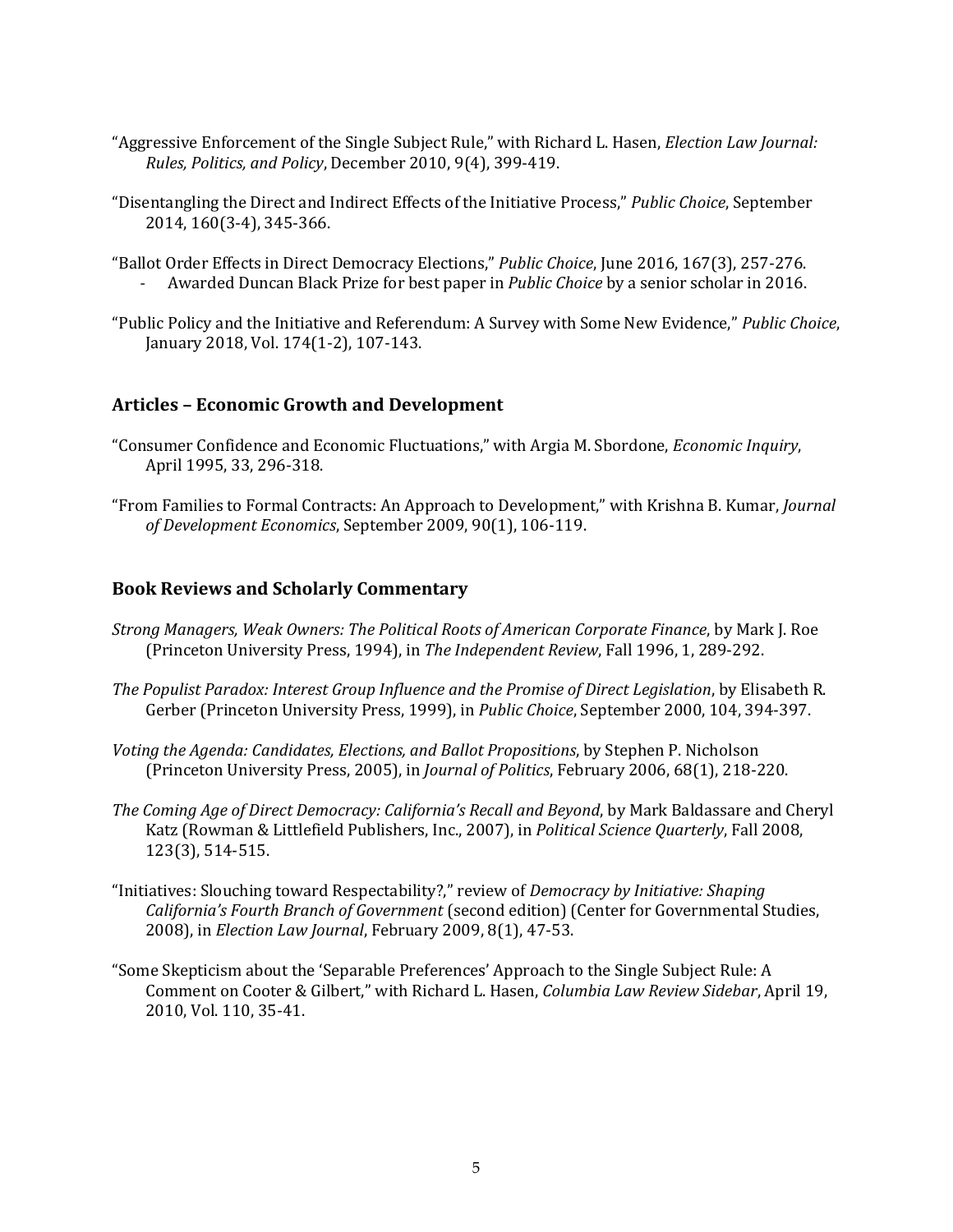## **Overviews and Reports**

- "Recall and Initiative Referendums: A Brief to the Select Standing Committee on Parliamentary Reform, Ethical Conduct, Standing Orders, and Private Bills," with Filip Palda, December 23, 1992.
- "Referendums: Has Their Time Come?," with Filip Palda, *Fraser Forum*, February 1993.
- "The Tortoise Factor: Will Slowing the Movement Toward Making Electric-Powered Vehicles More Generally Available to the Public Succeed in Getting Us to the Goal of Breathable Air Faster or with Better Effect?," *USC Business*, Summer 1996.
- "I&R in American Cities: Basic Patterns," in *The Initiative and Referendum Almanac: A Comprehensive Reference Guide to Citizen Lawmaking around the World*, edited by M. Dane Waters, Durham, NC: Carolina Academic Press, 2003.
- "Direct Democracy," in *Encyclopedia of Public Choice*, edited by Charles K. Rowley and Friedrich Schneider, Boston, MA: Kluwer Academic Publishers, 2004.
- "Initiative and Referendum," in *Encyclopedia of Public Choice*, edited by Charles K. Rowley and Friedrich Schneider, Boston, MA: Kluwer Academic Press, 2004.
- "Explaining the Market Price of the 'Tribute Penny': Evidence from 132 Auctions," *The Celator*, March 2004.
- "2004 Initiatives and Referendums," *Spectrum: The Journal of State Government*, Winter 2005, Vol. 78(1). Reprinted in *The Book of the States,* 2005.
- *Prop. 76 Analysis: Issues Relating to Spending Caps and State Spending, Insights from Research and Best Practice*, with Lawrence O. Picus, Sacramento: USC California Policy Institute, 2005.
- "2005 Initiatives and Referendums," *Spectrum: The Journal of State Government*, Winter 2006, Vol. 79(1). Reprinted in *The Book of the States*, 2006.
- "2006 Initiatives and Referendums," *Spectrum: The Journal of State Governments*, Winter 2007, Vol. 80(1). Reprinted in *The Book of the States*, 2007.
- "Comments" (on 'The Role of Institutions in Developing Strong Securities Markets in Korea' and 'Institutional Shareholders, Chaebol Agency Costs, and Public Policy in Korea') in *Institutional and Policy Reforms to Enhance Corporate Efficiency in Korea*, edited by Lee-Jay Cho, Somi Seong, and San-Hyop Lee, Seoul: Korea Development Institute, 2007.
- "2008 Ballot Propositions," *The Book of the States*, 2009.
- "2009 Ballot Propositions," *The Book of the States*, 2010.
- "A Case Study in Direct Democracy: Have Voter Initiatives Paralyzed the California Budget?," *The Book of the States*, 2010.
- "2010 Ballot Propositions," *The Book of the States*, 2011.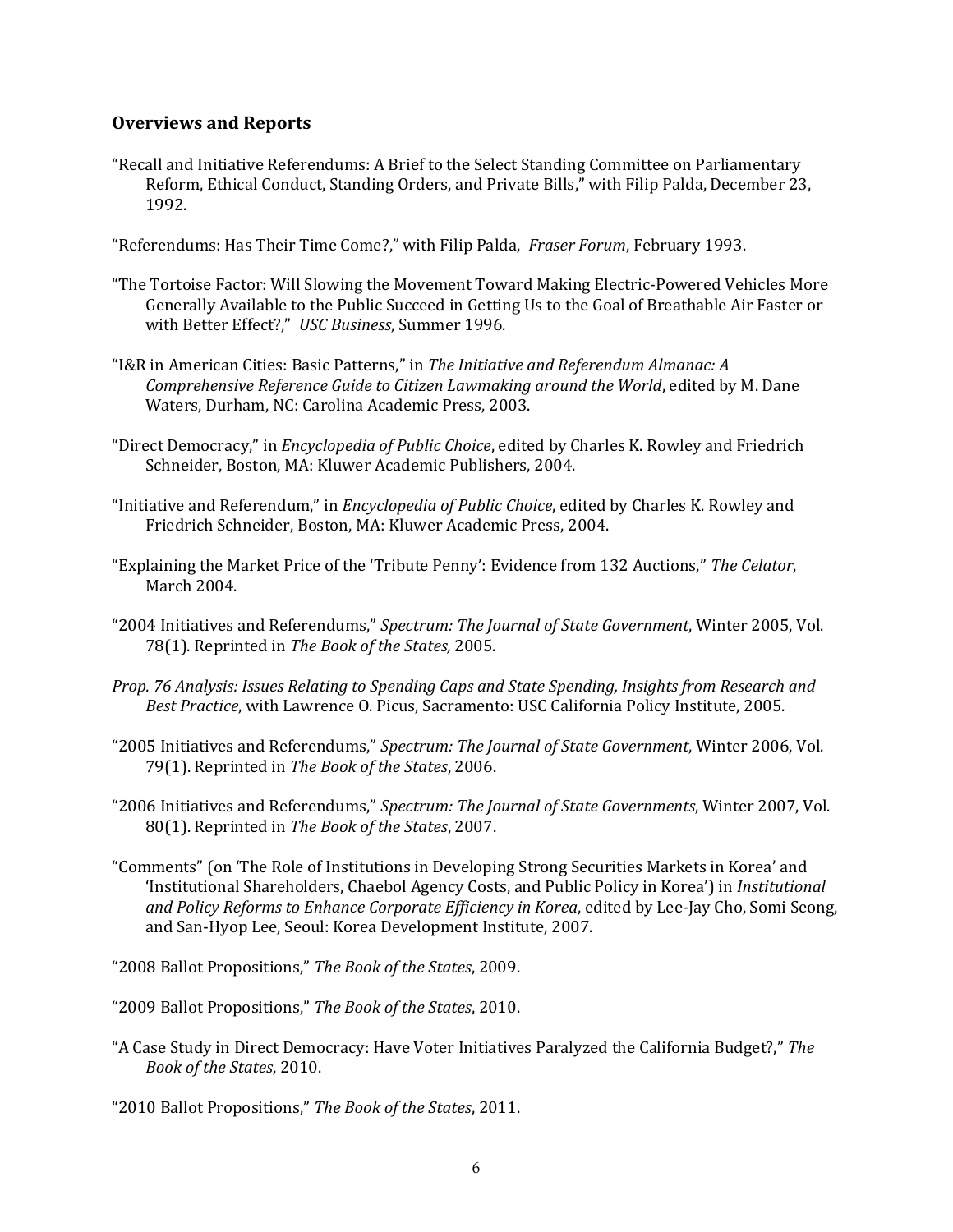"Direct Democracy," in *Elgar Companion to Public Choice* (second edition), 2012.

- "2011 Ballot Propositions," *The Book of the States*, 2012.
- "2012 Ballot Propositions," *The Book of the States*, 2013.
- "Tips on Writing a Referee's Report," with Wayne Ferson, *Brazilian Review of Finance*, January-March 2013, Vol. 11(1), 9-16.
- "2013 Ballot Propositions," *The Book of the States*, 2014.
- "Elections 101: Initiatives, Referendums and Other Ballot Propositions," *Capitol Ideas*, September/October 2014.
- "2014 Ballot Propositions," *The Book of the States*, 2015.
- "2015 Ballot Propositions," *The Book of the States*, 2016.
- "2016 Ballot Propositions," *The Book of the States*, 2017.
- "Direct Democracy and Public Choice," *Oxford Handbook of Public Choice*, 2018.
- "The Initiative and Social Issues," *Initiative and Referendum Almanac*, 2018.

#### **Media Publications**

- "On the International Competitiveness of the United States," *Fraser Forum*, April 1992.
- "A Rolling Snowball of Direct Democracy," *Los Angeles Times*, June 15, 2005, p. B13.
- "Where does it all go?; California is spending 40% more than four years ago, but on what, exactly?," *Los Angeles Times*, July 17, 2008.
- "Budget Crisis Is Built on Spending Gone Wild," *Sacramento Bee*, August 15, 2008.
- "Prop. 1A Won't Cure State's Overspending," *Sacramento Bee*, May 15, 2009.
- "Prop. 8 Decisions Allows Elected Officials To Veto Laws Passed by the People," Huffington Post, September 1, 2013.
- "Revive American democracy with this one move that would settle divisive issues for good," *MarketWatch*, February 25, 2020.

#### **Substantive Blog Posts**

"Introducing the Single-Subject Rule for Initiatives," with Richard Hasen, *The Volokh Conspiracy*, May 31, 2011.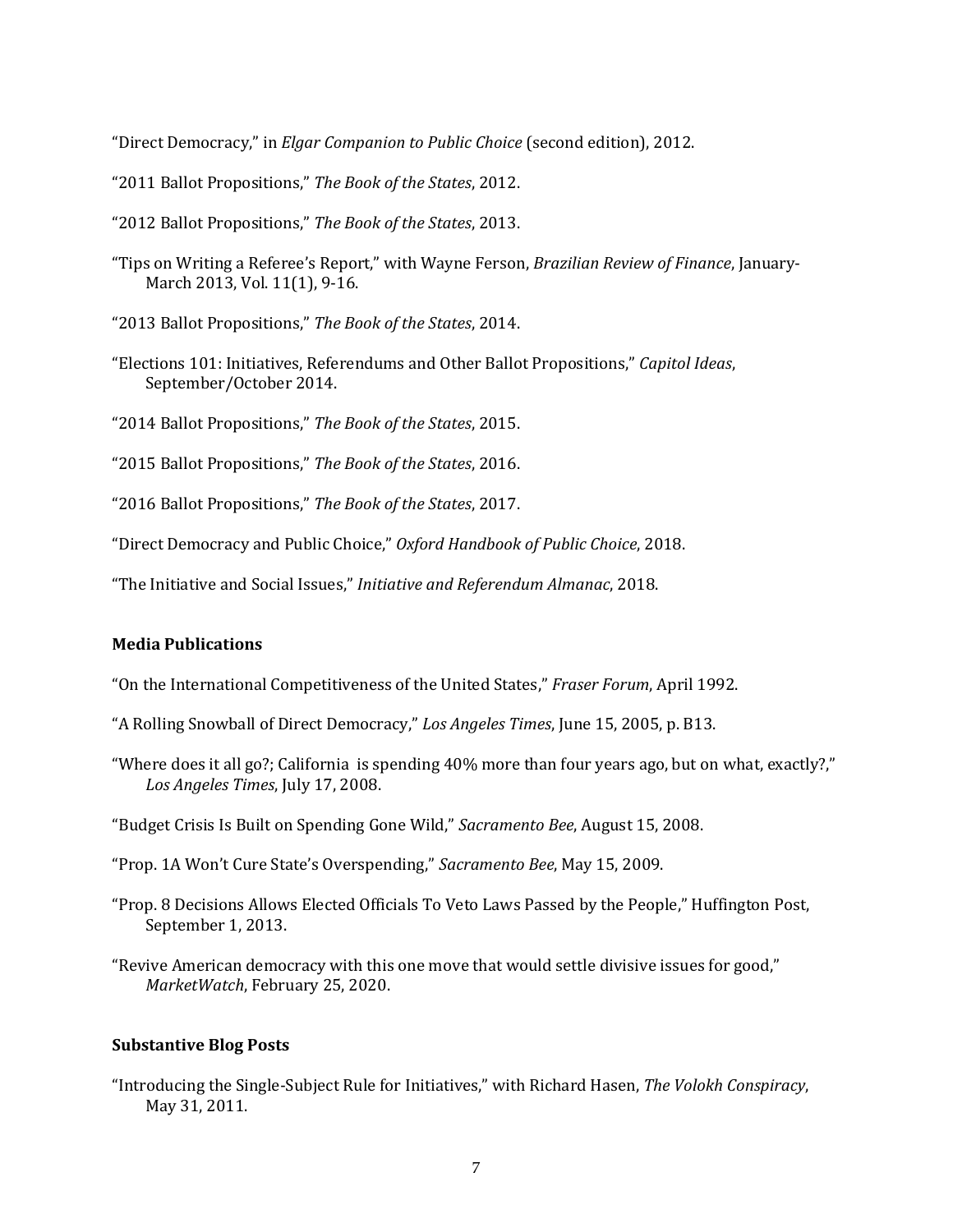- "The Weak Theoretical Justification for the Single-Subject Rule," with Richard Hasen, *The Volokh Conspiracy*, June 1, 2011.
- "Judges' Political Preferences Seem to Explain Voting in Single Subject Cases in States with `Aggressive' Single-Subject Test," with Richard Hasen, *The Volokh Conspiracy*, June 2, 2011.
- "What's Next for the Single-Subject Rule," with Richard Hasen, *The Volokh Conspiracy*, June 3, 2011.
- "Unions and Shareholder Proposals," with Oguzhan Ozbas and Irene Yi, *The CLS Blue Sky Blog: Columbia Law School's Blog on Corporations and the Capital Markets*, November 20, 2015.
- "Why Do Managers Fight Shareholder Proposals? Evidence from No-Action Letter Decisions," with Oguzhan Ozbas and Irene Yi, *Harvard Law School Forum on Corporate Governance and Financial Regulation*, January 20, 2017.
- "Enhancing Competition? The Role of Governance in Increasing Exposure to Competition," *ProMarket: The Blog of the Stigler Center at the University of Chicago Booth School of Business*, June 5, 2017.
- "Does Empowering Shareholders Also Empower Special Interests?," *ProMarket: The Blog of the Stigler Center at the University of Chicago Booth School of Business*, June 12, 2017.
- "How to Get Police Reform Done? Use Direct Democracy," *ProMarket: The Publication of the Stigler Center at the University of Chicago Booth School of Business*, June 16, 2020.
- "A Challenge for Stakeholder Capitalism: Solving the Paradoxes of Voting," *ProMarket: The Publication of the Stigler Center at the University of Chicago Booth School of Business*, September 30, 2020.

# **Selected Working Papers**

- "A Theory of the Proxy Advice Market when Investors Have Social Goals," with Chong Shu, March 2020.
- "When Voters Regulate Business: Capture Theory in Reverse?," May 2018/August 2020.
- "When Do Legislators Follow Constituent Opinion: Evidence from Matched Roll Call and Referendum Votes," May 2015/May 2017
- "The Effect of Forced Refocusing on the Value of Diversified Business Groups," with Yongxiang Wang, March 2015.
- "`Responsiveness' in the Study of Representation," June 2015.
- "Comment on: `The Trouble with Instruments: Re-Examining Shock-Based IV Designs,' by Atansov and Black," with Ran Duchin and Oguzhan Ozbas, November 2015.

"In Search of Ballot Order Effects in Proposition Elections," 2013.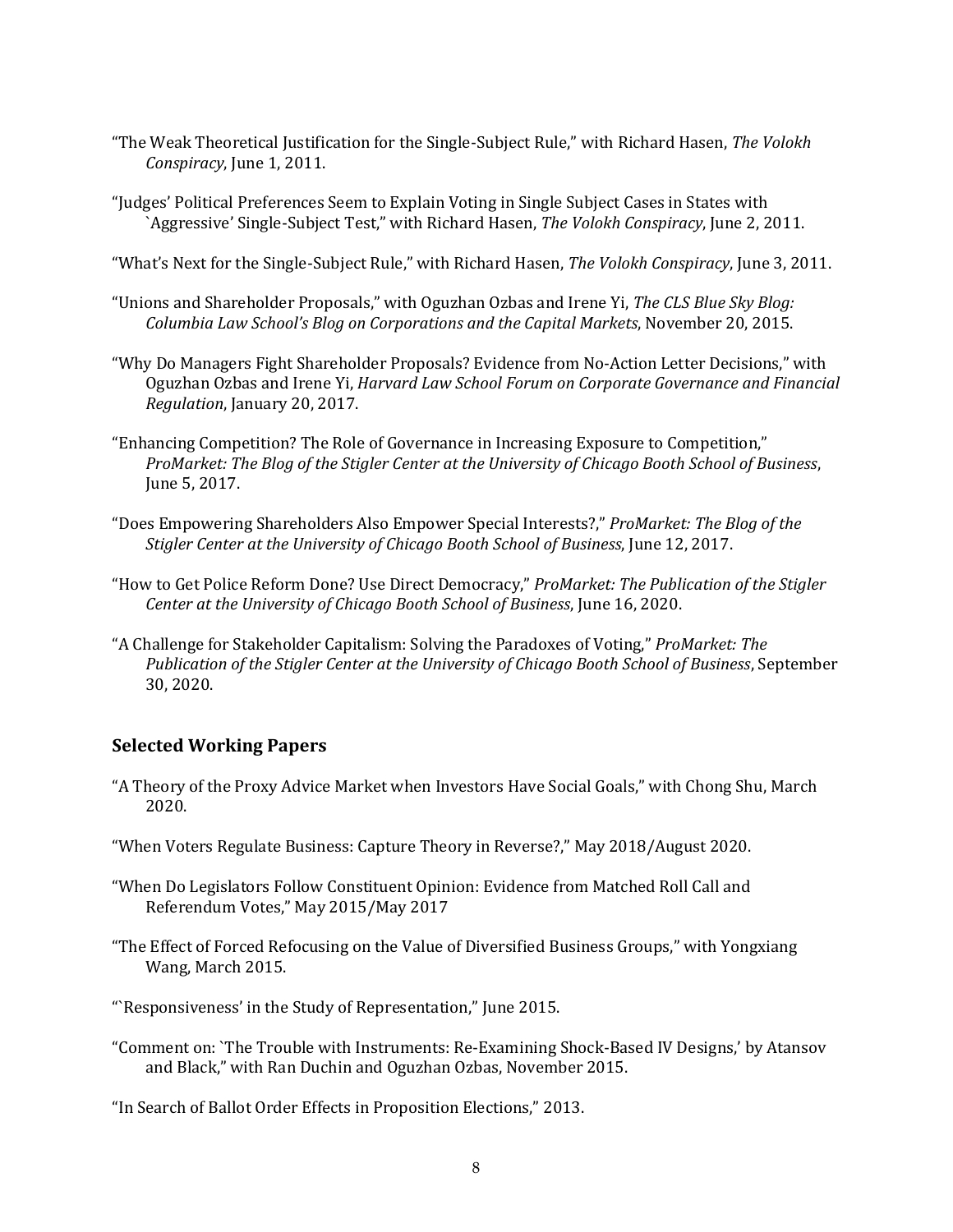"Direct Democracy and Social Issues," 2007.

### **Awards**

Merton Miller Prize for most significant paper in *Journal of Business*, 2001, for "Corporate Diversification, Value Maximization, and Organizational Capabilities."

Duncan Black Prize for best paper published by a senior scholar in *Public Choice*, 2016, for "Ballot Order Effects in Direct Democracy Elections."

Outstanding Reviewer Award, *Political Research Quarterly*, 2009.

Outstanding Reviewer Award, *Political Research Quarterly*, 2012.

Best Referee Award, *Journal of Economic Geography*, 2017.

University of Southern California

- USC Marshall Dean's Award for Community, 2005
- USC Marshall Evan C. Thompson Award for Teaching and Learning Innovation, 2014
- USC-Mellon Mentoring Award, 2010
- USC Provost's Mentoring Award, 2015
- USC Marshall Dean's Award for Community, 2017 (as part of online learning team)

#### **Honors**

University of Washington. University Undergraduate Scholarship.

University of Chicago. CIC Fellow, 1985-1989. University Trustee Fellow, 1987-1988. Chemical Bank Fellow, 1988-1989. Bradley Foundation Fellow, 1989-1991. Olin Foundation Fellow, 1990-1991. PEW Foundation Fellow, 1987-1989.

Hoover Institution, Stanford University. National Fellow, 1994-1995.

Earhart Foundation. Fellowship Research Grant, 2000-2001.

George J. Stigler Center for the Study of the Economy and the State. John M. Olin Visiting Professor of Economics, University of Chicago, 2001.

Senior Research Fellow, Initiative & Referendum Institute, Washington, D.C., 1998-2003.

Affiliate, USC-Caltech Center for the Study of Law and Politics, 2001-present.

Affiliate, USC Center in Law, Economics, and Organization, 2001-present.

*Who's Who in Economics*, 4th edition, by M. Blaug and H. Vane, 2003.

*Who's Who in Law Education*, 2005.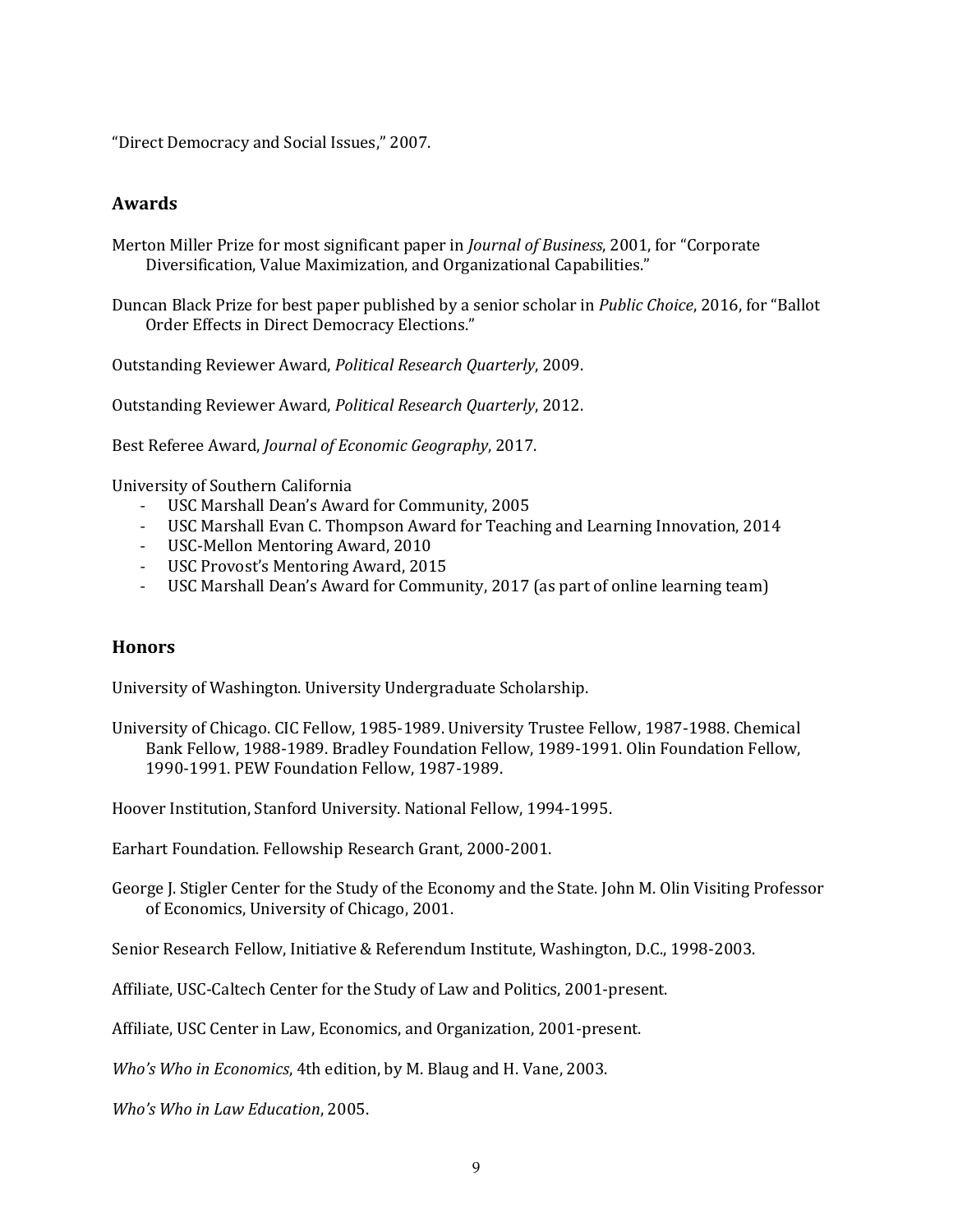John Randolph Haynes and Dora Haynes Foundation. Research Grant. "Local Governance and Direct Democracy: Past and Current Practices, Meeting the Challenges of the 21st Century," with Elizabeth Garrett.

Honor societies: Phi Beta Kappa, Phi Kappa Phi, Delta Omicron Epsilon

## **Media**

- Television: Associated Press TV, Fox News, CBS News, CNN, CNBC, KABC (Los Angeles), PBS ("Nightly Business Report"), Reuters TV (BBC), Adelphia ("Week in Review"), CTV (Canada).
- Radio: National Public Radio ("Talk of the Nation" and "Morning Edition"), KCBS (San Francisco), KFWB (Los Angeles), KGO (San Francisco, "The Pete Wilson Show"), KPBS-FM ("Democracy Now"), KQED-FM, KRXA (Monterey, "The Peter B. Collins Show"), AFB.
- Print (national): Associated Press, Bloomberg News, Christian Science Monitor, Financial Times, Los Angeles Times, New York Times, Reuters, USA Today, Wall Street Journal, United Press International, Washington Post.
- Print (regional): Ashland Daily Tidings, Australian Financial Review, Baltimore Sun, The Bay Citizen, Bay Windows (New England), Beaver County Times (Pennsylvania), Chicago Tribune, The Explorer (Tucson), The Independent (Kentucky), Indianapolis Star, La Opinion, Los Angeles Alternative Press, National Law Journal, The News Tribune (Tacoma), The News & Observer (North Carolina), One News, Orange County Register, Portland Mercury, Press-Enterprise (Riverside), Sacramento Bee, Salt Lake Tribune, San Diego Union-Tribune, San Francisco Chronicle, San Gabriel Valley Tribune, San Jose Mercury News, San Mateo County Times, Statesman Journal, Washington Times, Wichita Eagle.

Foreign: Agence-France Presse, Asahi Shimbun (Japan), Inquirer.com (Philippines).

## **Other**

Associate Editor, *Journal of Political Institutions and Political Economy*, 2019-

Editorial Board, *Journal of Politic*s, 2019-

Editorial Board, *American Journal of Political Science*, 2010-2013.

Editorial Board, *Public Choice*, since 2004.

- Editorial Board, *Pro-Market Blog: The Blog of the Stigler Center at the University of Chicago Booth School of Business*, since 2017.
- Consultant, Council of Economic Advisors, Executive Office of the President, United States Government, 2002 (focus on corporate governance issues).

Referee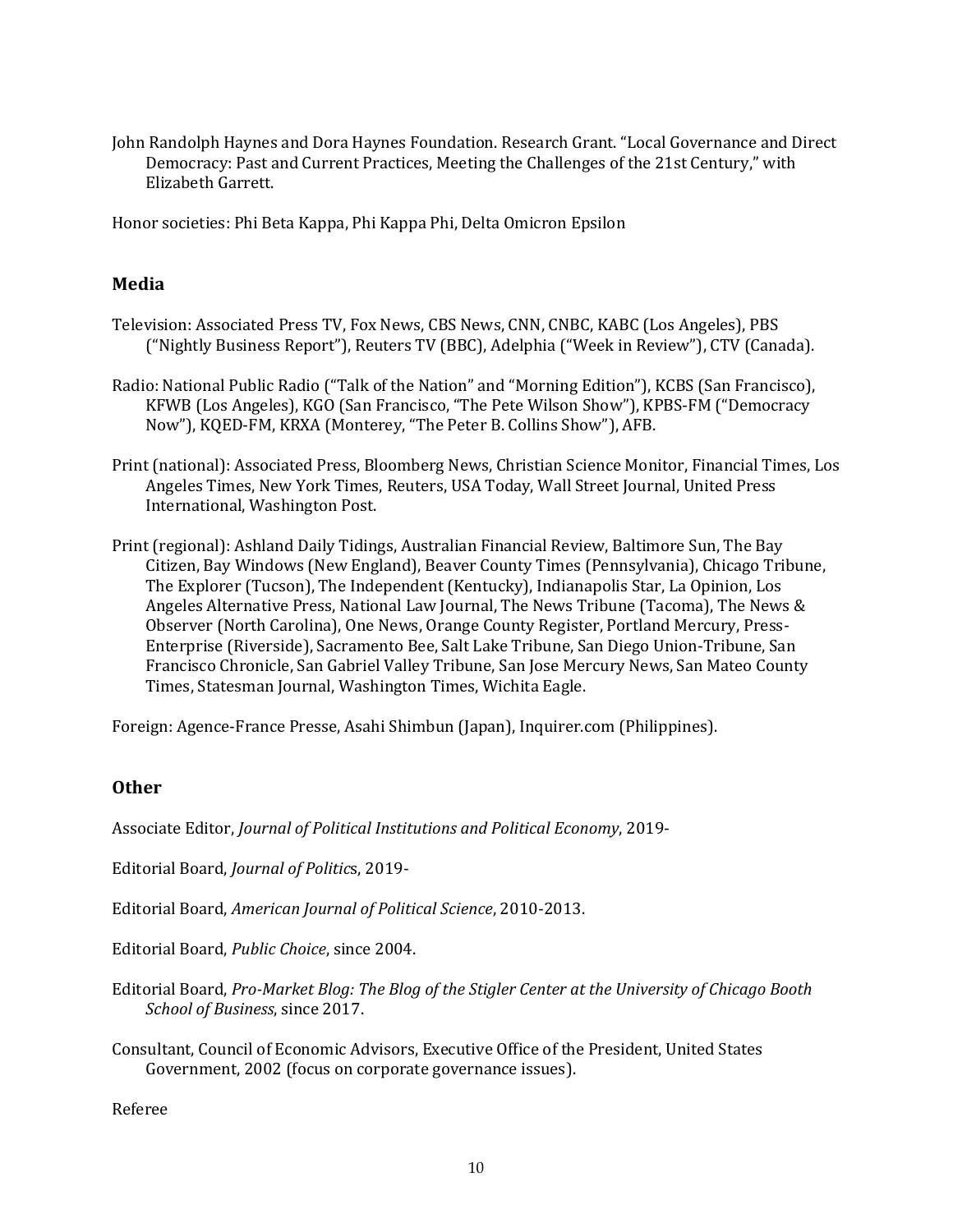*Administration & Society American Economic Journal: Economic Policy American Economic Review American Journal of Political Science American Journal of Sociology American Political Science Review American Politics Research British Journal of Political Science Comparative Political Studies Constitutional Political Economy Contemporary Economic Policy Democratization Eastern Journal of Economics Econometrica Economic Inquiry Economic Journal Economic Letters Economics of Governance Election Law Journal Electoral Studies European Economic Review European Journal of Political Economy European Journal of Political Research European Societies Financial Management Games and Economic Behavior The Financial Review Harvard Law Review International Review of Political Science International Tax and Public Finance Japanese Economic Review Journal of Business Journal of Economic Behavior and Organization Journal of Economic Geography Journal of Economics and Management Strategy Journal of Elections, Public Opinion and Parties Journal of Empirical Legal Studies Journal of the European Economic Association Journal of Finance Journal of Financial and Quantitative Analysis Journal of Financial Economics Journal of Financial Intermediation Journal of Forestry Journal of Industrial Economics Journal of Labor Economics Journal of Law and Economics Journal of Law, Economics, and Organization Journal of Legal Studies Journal of Money, Credit, and Banking Journal of Political Economy*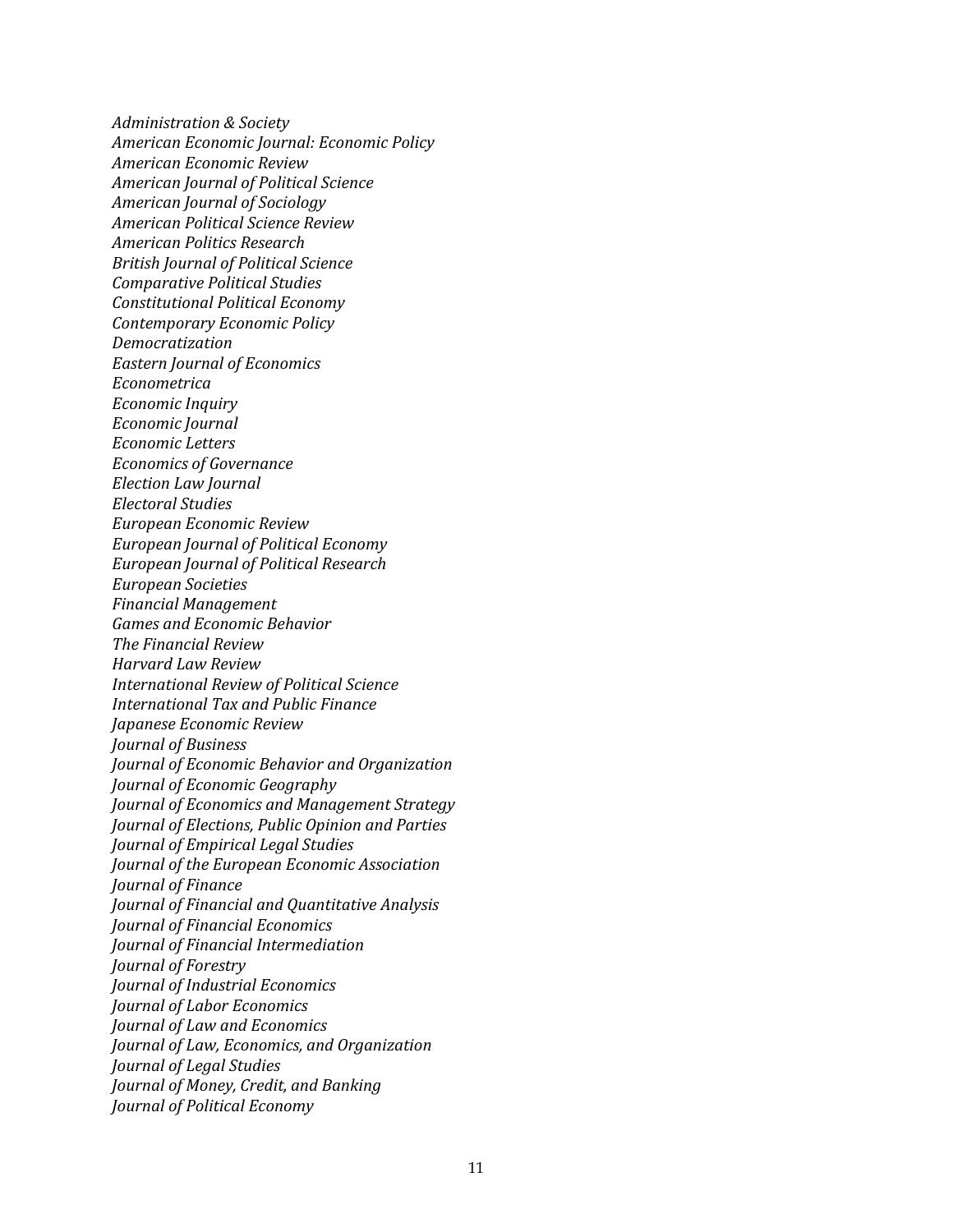*Journal of Politics Journal of Public Economics Journal of Public Policy Journal of Risk and Insurance Journal of Sports Economics Journal of Theoretical Politics Latin American Politics and Society Local Government Studies Management Science Managerial and Decision Economics National Science Foundation Quarterly Journal of Economics Quarterly Journal of Political Science Political Behavior Political Research Quarterly Political Science Political Science Quarterly Political Science Research and Methods Public Administration Review Public Choice Public Finance Review Public Opinion Quarterly Public Works Management and Policy Publius: The Journal of Federalism RAND Journal of Economics Rationality and Society Review of Economic Studies Review of Economics and Statistics Review of Financial Studies Scandinavian Journal of Economics Scottish Journal of Political Economy Social Choice and Welfare Southern Economic Journal State Politics and Policy Quarterly Strategic Behavior and the Environment* Swiss National Science Foundation United States – Israel Binational Science Foundation

Presentations at American Economic Association Meetings, American University, Cato Institute, Chicago Quantitative Alliance, Claremont Graduate School, Clemson University, Columbia University, Cornell University, George Mason University, Harvard Business School, Hong Kong University of Science and Technology, Johns Hopkins University, Massachusetts Institute of Technology, Midwest Political Science Association Meetings, New York University, Northwestern University, Princeton University, Public Choice Society Meetings, Rice University, Stanford University, University of Arizona, University of California at Berkeley, University of California at Davis, University of California at Irvine, University of California at Los Angeles, University of California at Riverside, University of California at Santa Barbara, University of Chicago, University of Florida, University of Hong Kong, University of Houston, University of Maryland, University of Minnesota, University of Rochester, University of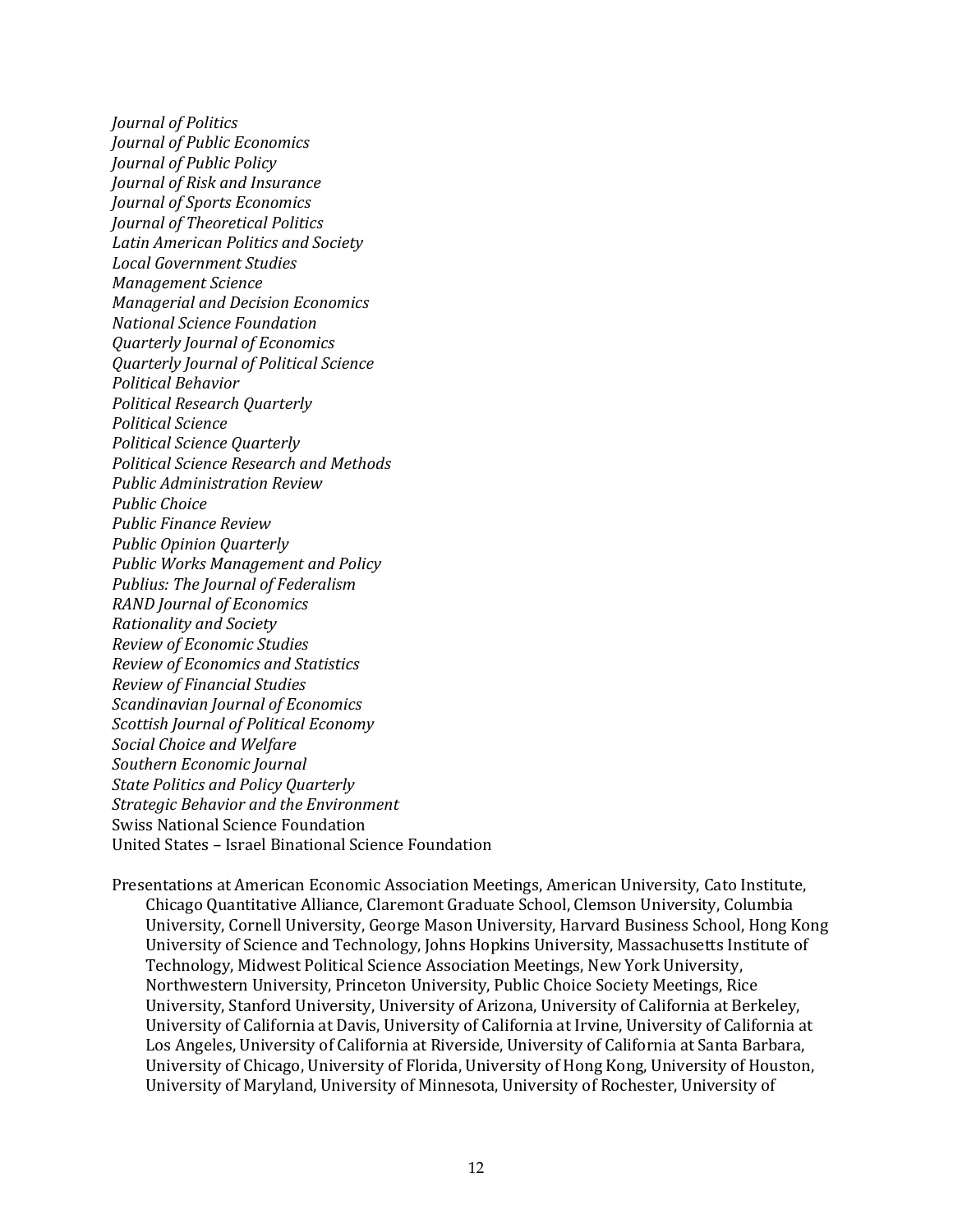Southern California, University of Toronto, University of Washington, University of Western Ontario, Wake Forest University, Yale University.

- External Committee for Academic Program Review, Questrom School of Business, Boston University, 2016.
- International Peer Review Team, Chair, Peking University (School of Economics, Guanghua School of Management, National School of Development, Peking University HSBC Business School), 2018.

# **University Service**

Departmental of Finance and Business Economics

- o Applied Economics Workshop, coordinator, 1991-2000, 2006-2007.
- $\circ$  Economics faculty recruiting, chair (1999-2000, 2004-2005, 2006-2007, 2013-2015) and member (various years 1994-).
- o Finance faculty recruiting, chair/co-chair (1997-2000, 2018-) and member (various years since 1992) .
- o Ph.D. program, director (2003-2005; 2015-), member of committee (various years 1991-).

#### Marshall School of Business

- o Summer Research Committee, 1999-2000.
- o Faculty Advisory Committee to the Dean, 2001-2005.
- o Committee on Undergraduate Instruction, chair, 2002-2003.
- o Committee on Doctoral Program, 2003-2005.
- o Executive Committee, USC Keston Institute for Public Finance and Infrastructure Policy, 2007-2012.
- o Vice Dean for Faculty and Academic Affairs, 2007-2013.
- o Senior Advisor to the Dean, 2013-2016
- o Academic Director, Online MBA Program, 2015-2016
- o Committee on Named Chairs, 2017-2019.

#### University

- o University Research Committee, 2005-2006.
- o Reshaping Politics Initiative Committee, 2005-2006.
- o UCAR, Internal Review Committee, Department of Management and Organization, 2005- 2006
- o Marshall School of Business Dean Search Committee, 2006-2007.
- o University Committee on Academic Review
	- Internal Review Committee, Department of Management and Organization, 2005-2006
	- Member, 2013-2018.
- o University Committee on Appointment, Promotion, and Tenure 2008-. Chair/Co-chair, 2012-2019.
- $\circ$  University Committee on Transformative Hiring in the Social Sciences, 2011-2012
- o Gould School of Law Dean Search Committee, 2014
- o University Mentoring Committee, 2015-2018.
- o University Honorary Degrees Committee, 2017-2018.
- o Committee on Faculty Tenure and Privileges Appeals, 2018-2019.
- o Co-chair, USC Rossier Dean Search Committee, 2019-2020.